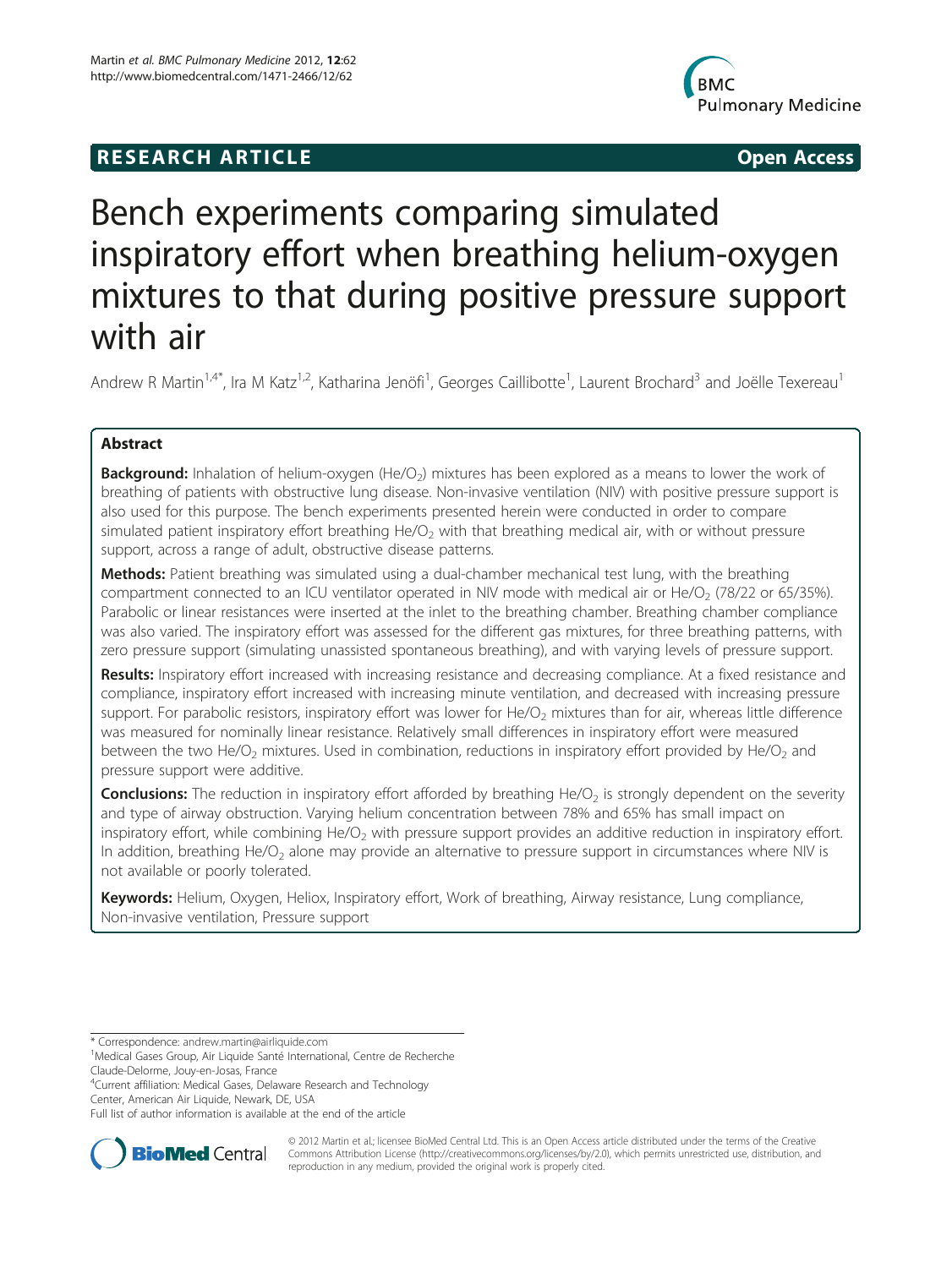# Background

The effects of inhaling helium-oxygen mixtures  $(He/O<sub>2</sub>)$ during spontaneous breathing continue to be explored for the treatment of obstructive lung diseases, both during acute exacerbations of disease [[1-7\]](#page-9-0) and during the exercise component of rehabilitation programs [[8-11\]](#page-9-0). When breathing  $He/O<sub>2</sub>$ , the low density of the mixture compared to air reduces airway resistance, specifically, densitydependant components of airway resistance that arise from turbulent flow, and from convective acceleration and deceleration of gas as it passes through the branching network of the tracheobronchial airways [[12](#page-9-0)-[14](#page-9-0)]. For patients suffering from obstructive lung diseases, the benefits of decreased airway resistance are many, including alleviation of dyspnea [\[15\]](#page-9-0), reduced expiratory time constants leading to improved operational lung volumes [[11,16\]](#page-9-0), and a reduced work of breathing [\[13\]](#page-9-0). However, intersubject variability in response to breathing  $He/O<sub>2</sub>$  is large [[3,12,13\]](#page-9-0), resulting at least in part from variation in morphological phenotypes of disease between patients. Such variability has likely contributed to inconclusive results regarding the clinical effectiveness of  $He/O<sub>2</sub>$  in studies performed to date [\[1,2,6](#page-9-0)].

In many of the same applications for which  $He/O<sub>2</sub>$  is being explored, non-invasive ventilation (NIV) is already widely employed. Positive pressure support delivered via NIV may be used to unload the respiratory muscles, as a portion of the overall work of breathing is performed by the ventilator and not by the patient. At a sufficiently high level of pressure support, the effort required of the patient is as little as that necessary to trigger cycling between inspiratory and expiratory phases of ventilation, allowing the respiratory muscles to unload. In many circumstances, however, pressure support may not be well tolerated by the patient. Moreover, higher levels of pressure support increase the occurrence of leaks at the patient-mask interface, which play a major role in generating patientventilator asynchrony [[17](#page-9-0)]. The combination of pressure support NIV with  $He/O<sub>2</sub>$  has been explored under the hypothesis that individual benefits of the two therapies are additive [[13,15,18\]](#page-9-0). Indeed, during exacerbations of chronic obstructive pulmonary disease, pressure support with  $He/O<sub>2</sub>$  has been shown to reduce dyspnea [\[15\]](#page-9-0) and work of breathing [\[13\]](#page-9-0) more so than pressure support with  $air/O<sub>2</sub>$ . It may therefore follow that patient outcomes can be improved at lower levels of pressure support for  $He/O<sub>2</sub>$  than for air/ $O<sub>2</sub>$ . Taken further, for those patients that respond strongly to  $He/O<sub>2</sub>$ , breathing  $He/O<sub>2</sub>$  alone may decrease the work of breathing sufficiently to achieve clinical improvement without simultaneous pressure support, making  $He/O<sub>2</sub>$  a viable alternative for patients that do not tolerate pressure support NIV, or in circumstances in which NIV is not readily available.

The present work was conducted in order to explore the effects of  $He/O<sub>2</sub>$  and of positive pressure support, both separately and in combination, on inspiratory effort simulated using a mechanical test lung. Measurements were taken for different breathing patterns, for different concentrations of helium and oxygen, and across a range of simulated adult, obstructive disease patterns, in an effort to better identify factors influencing variation in patient response to  $He/O<sub>2</sub>$ .

#### Methods

#### Experimental apparatus

The experimental apparatus is displayed schematically in Figure 1. Patient breathing was simulated using a dual

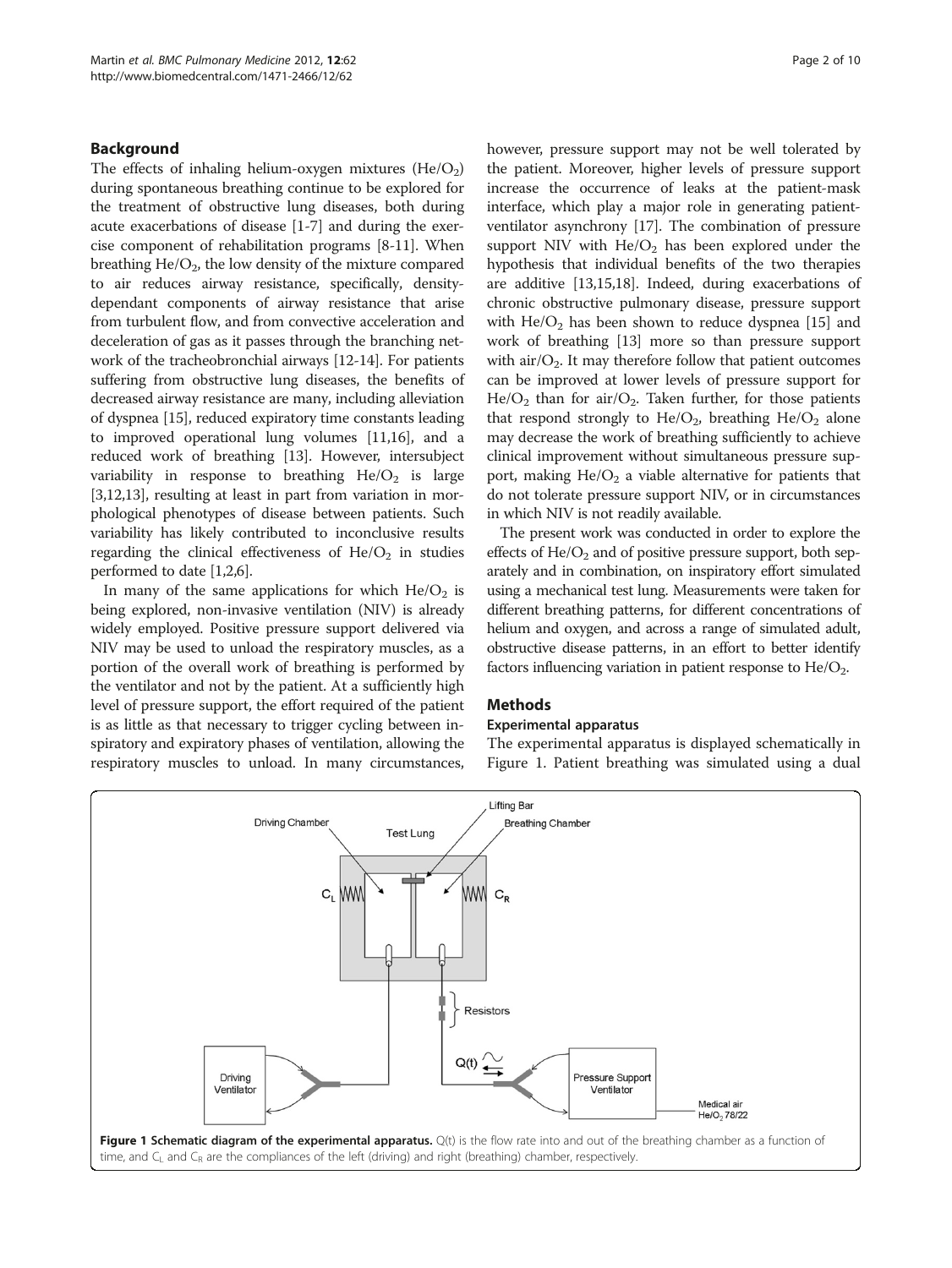<span id="page-2-0"></span>chamber adult test lung (Michigan Instruments, USA) with the two chambers connected via a lifting bar, and the driving chamber connected to a ventilator (Neftis ICU; Taema, France, or Monnal T75; Air Liquide Medical Systems, France) operated in volume control mode to impose breathing patterns. The second chamber, referred to henceforth as the breathing chamber, was either left open to room air or connected to a Hamilton G5 ventilator (Hamilton Medical AG, Switzerland) operated in NIV mode with medical air or  $He/O<sub>2</sub>$  (at either 78% He, 22%  $O_2$  or 65% He, 35%  $O_2$ ).

#### Simulated breathing and ventilatory support

Experiments were performed for each gas mixture with a pressure support of 0 cm  $H_2O$  and positive end-expiratory pressure (PEEP) of 0 cm  $H_2O$ , as well as with pressure support levels of 10 and 15 cm  $H_2O$ , both above PEEP of 5 cm  $H_2O$ . In all of these cases, the ventilator was operated with a pressure trigger of  $-2$  cm  $H_2O$ . Three adult breathing patterns were simulated, each with a square wave inspiratory flow pattern, and an inspiratory/expiratory ratio of 1/2: the first had a tidal volume of 500 mL and a breathing frequency of 15 breaths/min, producing an average inspiratory flow rate of 22.5 L/min, the second had a tidal volume of 600 mL and a breathing frequency of 20 breaths/min, producing an average inspiratory flow rate of 36 L/min, and the third had a tidal volume of 700 mL and a breathing frequency of 25 breaths/min, producing an average inspiratory flow rate of 52.5 L/min. Tidal volumes were set at the driving ventilator and monitored with the pressure support ventilator. At the start of each series of measurements, the flow sensor of the pressure support ventilator was calibrated for medical air or the  $He/O<sub>2</sub>$  mixture used following the normal operating procedures for the ventilator. Where a discrepancy was observed between the set tidal volume and the monitored tidal volume, as occurred for high operating pressures, the setting at the driving ventilator was adjusted to produce the desired tidal volume as measured at the pressure support ventilator. For experiments performed with room air and no pressure support ventilator, set tidal volumes were monitored and adjusted as necessary according to the graduated scale provided on the test lung.

# Resistance and compliance settings

Combinations of parabolic airway resistors (Rp5 and/or Rp20) were inserted in series at the inlet to the breathing chamber, separated by a 42 cm length of 12 mm ID tubing provided with the test lung, to simulate different levels of airway resistance. These resistors obey the relationship  $\Delta P = \frac{k}{2} \rho \bar{U}^2$ , where  $\Delta P$  is the pressure loss across the resistor,  $\rho$  is the gas density,  $\bar{U}$  is the gas velocity averaged over the cross-section of the resistor, and k is a constant

that, over the conditions tested, is a function of only the geometry of the resistor. That is to say, k is a useful parameter, borrowed from the fluid mechanics literature [[14,19,20\]](#page-9-0), through which to express the severity of the density-dependant component of airway resistance independently from gas composition. In what follows, we will refer to the parameter k as the resistive loss coefficient. For reference, equivalent values of the linear resistance, R, are provided in Table 1 for air and  $He/O<sub>2</sub> 78/22$  for different combinations of parabolic resistors, and at the three flow rates studied. At a fixed resistive loss coefficient, the simulated inspiratory effort was assessed with breathing chamber compliances of 0.02, 0.05, and 0.10 L/cm  $H_2O$  by adjusting a spring according to the graduated scale on the test lung. In addition to the parabolic resistors, further experiments were performed with two breathing filters (Clear-Guard 3; Intersurgical, UK), each with a nominally linear resistance of 2 cm  $H_2O$  L<sup>-1</sup> s, stacked in series at the inlet to the breathing chamber. In this case, the test lung tubing was removed so as to minimize density-dependent, nonlinear resistance. Prior to performing experiments with the test lung, the pressure drop across these two filters, including connections to the breathing chamber and the support ventilator circuit, was measured using a digital manometer (PR-201; Eurolec, Ireland) over a range of known, steady flow rates of medical air or  $He/O<sub>2</sub>$  78/22

Table 1 Resistive loss coefficients (k) and equivalent linear resistances for air and helium/oxygen 78/22 for combinations of parabolic resistors used with the test lung

|              | k    | Q[L/min] | R [cm H <sub>2</sub> 0 L <sup>-1</sup> s] |                         |
|--------------|------|----------|-------------------------------------------|-------------------------|
|              |      |          | Air                                       | He/O <sub>2</sub> 78/22 |
| Rp5          | 3.3  | 22.5     | 1.0                                       | 0.4                     |
|              |      | 36.0     | 1.6                                       | 0.6                     |
|              |      | 52.5     | 2.4                                       | 0.8                     |
| Rp20         | 21.5 | 22.5     | 6.6                                       | 2.3                     |
|              |      | 36.0     | 10.6                                      | 3.7                     |
|              |      | 52.5     | 15.4                                      | 5.4                     |
| 2xRp5        | 6.6  | 22.5     | 2.0                                       | 0.7                     |
|              |      | 36.0     | 3.2                                       | 1.1                     |
|              |      | 52.5     | 4.7                                       | 1.7                     |
| $Rp5 + Rp20$ | 24.8 | 22.5     | 7.6                                       | 2.7                     |
|              |      | 36.0     | 12.2                                      | 4.3                     |
|              |      | 52.5     | 17.8                                      | 6.2                     |
| 2xRp20       | 43.0 | 22.5     | 13.2                                      | 4.6                     |
|              |      | 36.0     | 21.1                                      | 7.4                     |
|              |      | 52.5     | 30.8                                      | 10.8                    |

k is defined in the relationship  $\Delta P = \frac{k}{2} \rho \bar{U}^2$ , where  $\Delta P$  is the pressure loss across the resistor,  $\rho$  is the gas density, and  $\bar{U}$  is the mean gas velocity entering the resistor.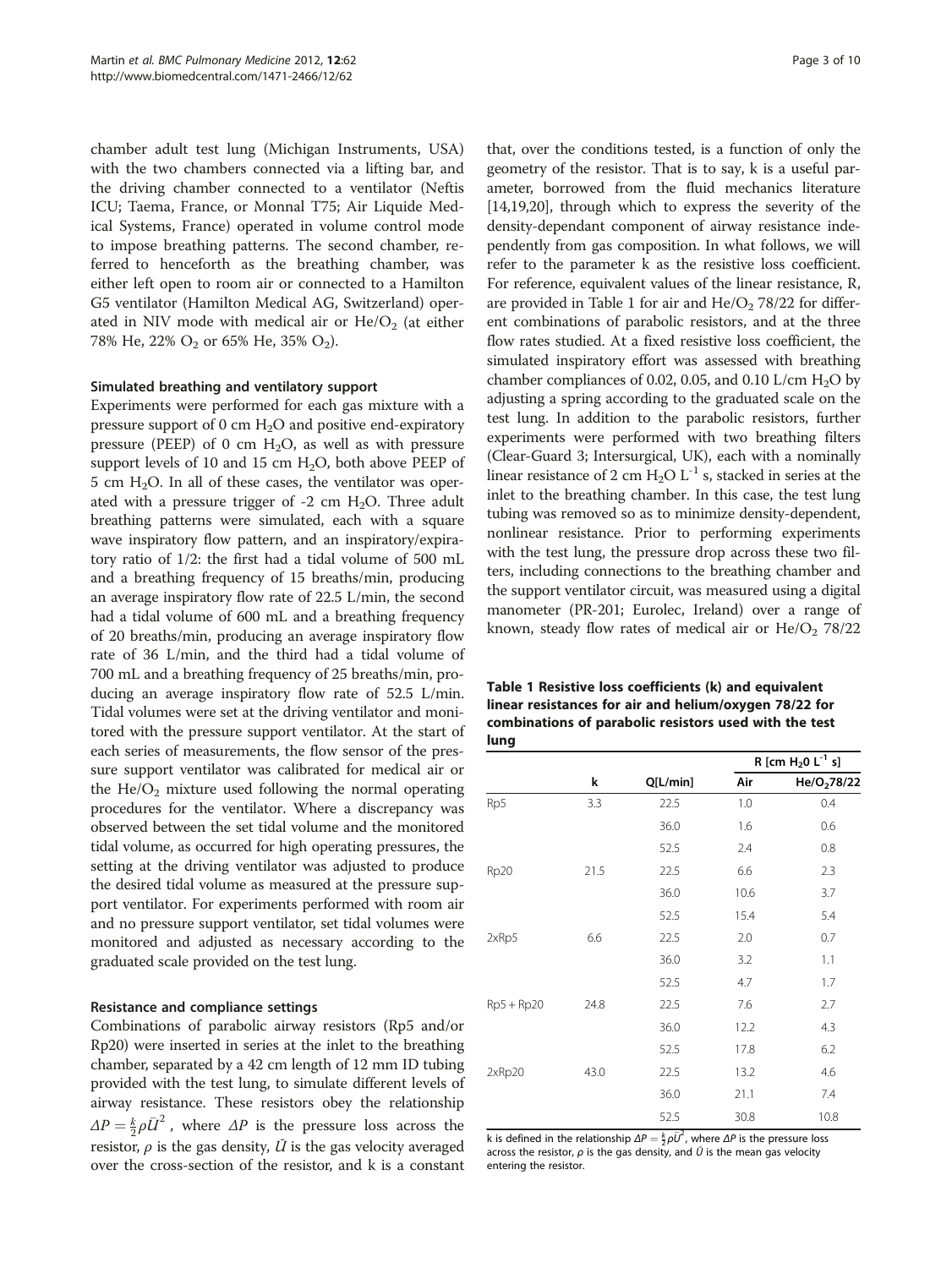<span id="page-3-0"></span>supplied by a mass flow controller (EL-FLOW Select; Bronkhorst High-Tech, Netherlands).

### Determination of inspiratory effort

For each experiment, pressure versus time and flow versus time data were recorded from the driving ventilator. The total work done by the driving ventilator on the system was then calculated by numerically integrating the product of pressure and flow with respect to time. In order to estimate the simulated inspiratory effort from the total calculated work, two corrections were applied to subtract work done on the driving side of the test lung. First, the work done to lift the driving chamber itself, as determined from preliminary experiments performed at equivalent breathing patterns, but without the lifting bar in place (that is, without the additional load of the breathing chamber), was subtracted from the total work. Second, flow rates recorded from the driving ventilator were scaled by the ratio between the tidal volume measured by the support ventilator and that reported by the driving ventilator. For experiments performed with room air, flow rates were instead scaled according to the tidal volume observed for the breathing chamber according to the graduated volume scale provided on the test lung. This correction was made to account for additional work done on the driving side of the test lung at high pressures, owing to the compliance of tubing connecting the driving ventilator to the driving chamber, and to horizontal expansion of the driving chamber bellows (i.e., where the intended expansion is in the vertical direction to lift the top plates of the test lung). If ever these two corrections resulted in a negative estimated inspiratory effort, the negative value was deemed physiologically unrealistic, and a value of zero was instead

assigned. Clearly, this assignment neglects patient effort required to trigger the support ventilator; however, it will be argued below that over the range of parameters studied, this effort was small. All experiments were repeated a minimum of two times in order to estimate the measurement precision.

# Results

With all parameters held constant, the inspiratory effort measured for medical air supplied through the support ventilator with zero pressure support and zero endexpiratory pressure was only slightly greater than that for room air, the difference ranging from 0.05 J/L to 0.15 J/L from lowest to highest resistance studied. Accordingly, the work imposed by the ventilator was judged sufficiently small that data obtained at zero pressure support is representative of unassisted spontaneous breathing.

Figure 2a displays the relationship between pressure drop and flow rate of medical air or  $\text{He/O}_2$  (78/22) for the stack of two breathing filters, which can be viewed as a nominally linear resistance. For comparison, pressure drop measurements made for the combination of two Rp5 resistors connected with the test lung tubing are also shown. Figure 2b gives the inspiratory effort measured at a fixed breathing pattern for medical air and He/O<sub>2</sub> (78/22), with the same resistances placed in the breathing side of the test lung.

Figure [3](#page-4-0) compares the relative influences of the resistive loss coefficient, level of pressure support, administered gas, and breathing pattern on inspiratory effort. In addition, Figure [4](#page-5-0) displays example flow versus time curves for medical air and  $He/O_2$  (78/22) as measured by the pressure support ventilator. The breathing chamber compliance was held constant at 0.05 L/cm  $H_2O$  during



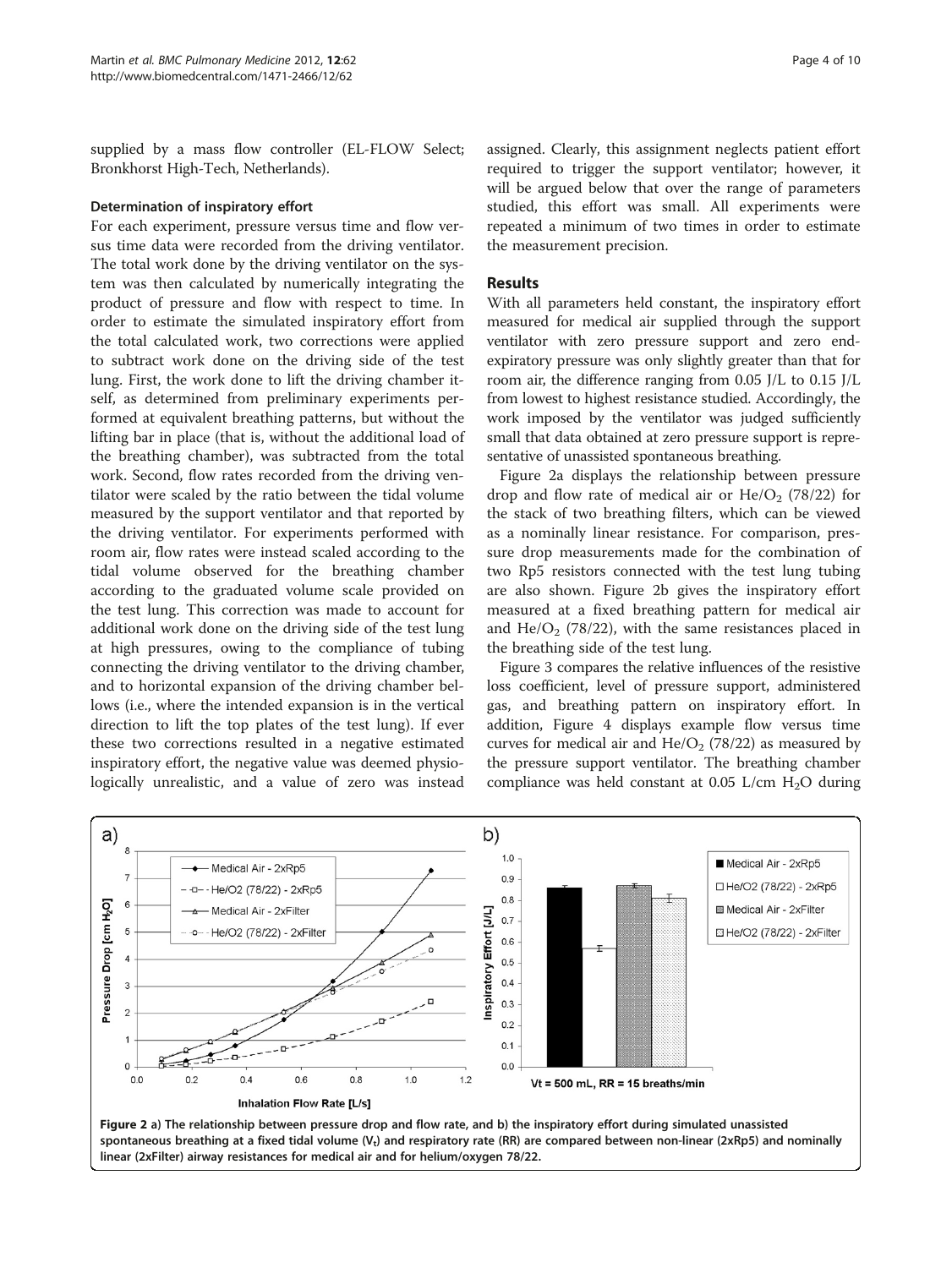coefficient, with compliance held constant at 0.05 L/cm H2O, for medical air, and two helium/oxygen mixture (78/22 or 65/35) at a) a respiratory rate (RR) of 15 breaths/min, and a tidal volume (V<sub>t</sub>) of 500 mL, b) a respiratory rate (RR) of 20 breaths/min, and a tidal volume (Vt) of 600 mL, and c) a respiratory rate (RR) of 25 breaths/min, and a tidal volume (Vt) of 700 mL. For medical air, data is also shown for positive pressure support of 10 or 15 cm H<sub>2</sub>O, supplied with a positive end-expiratory pressure of 5 cm H<sub>2</sub>O. Error bars represent standard deviations around mean values.

<span id="page-4-0"></span>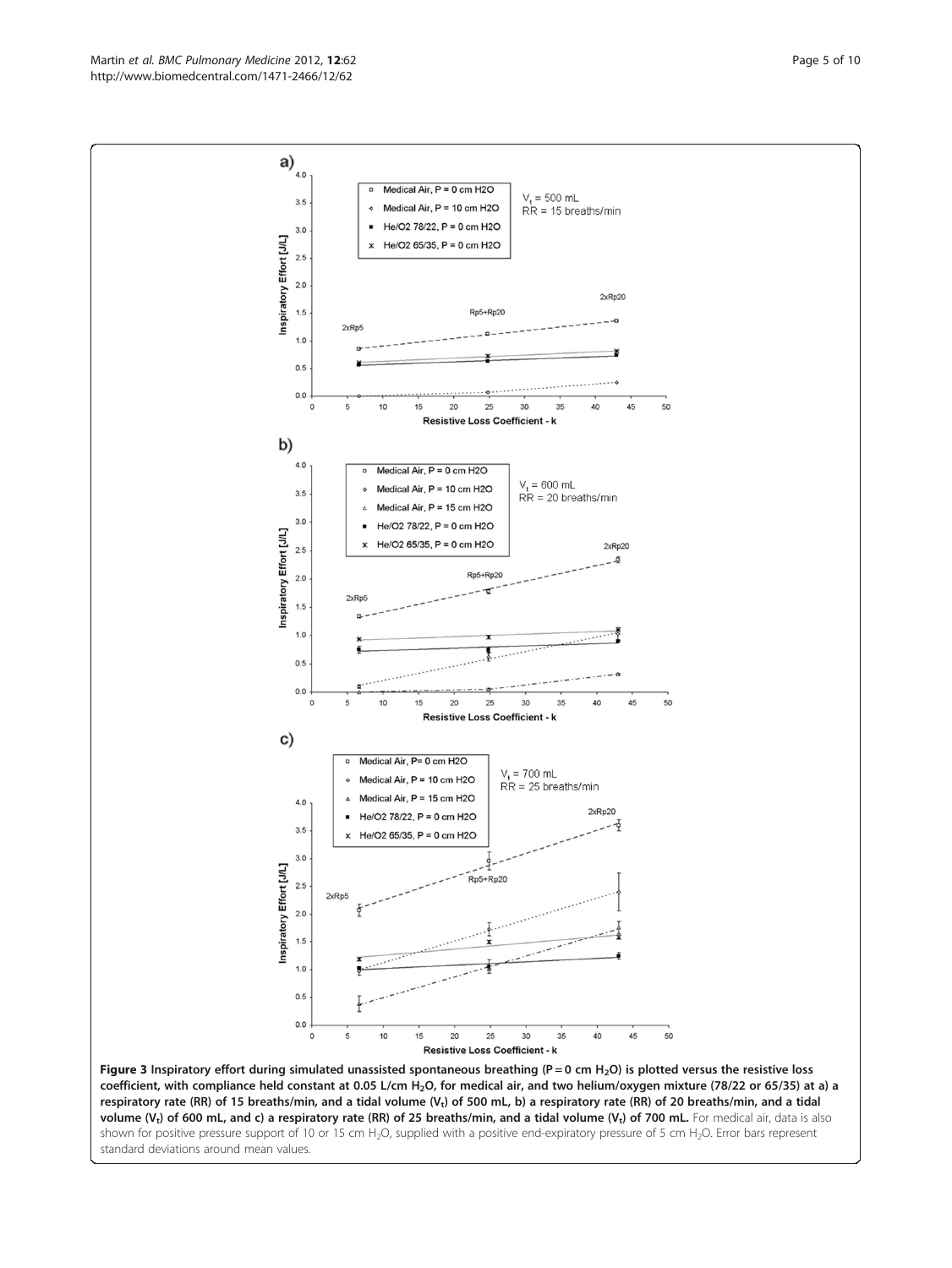<span id="page-5-0"></span>these experiments. For medical air, inspiratory effort increased in a consistent manner with increasing resistive loss coefficient, decreased with increasing pressure support, and, all else being equal, was greater for breathing patterns producing higher inspiratory flow rates (Figure [3](#page-4-0)). For  $He/O<sub>2</sub>$ , increasing resistance had much less impact on inspiratory effort than for air, such that the reduction in inspiratory effort measured for  $He/O<sub>2</sub>$  was greater for larger resistive loss coefficients. The effect of changing the mixture concentration of  $He/O<sub>2</sub>$  from 78/22 to 65/35 was relatively small compared with the effects of other parameters studied. Results for  $He/O<sub>2</sub>$  supplied with a pressure support of 10 or 15 cm  $H_2O$  are not shown in Figure [3](#page-4-0), as over the range of parameters presented in the figure the measured inspiratory effort was either zero or very small.

Figure [5](#page-6-0) displays measured values of inspiratory effort with the breathing pattern and airway resistance held constant, and with breathing chamber compliances of 0.02, 0.05, and 0.10 L/cm  $H_2O$ . For medical air inspiratory effort decreased with increasing pressure support. In addition, as compliance decreased, inspiratory effort increased nonlinearly regardless of the gas mixture. Results for  $He/O<sub>2</sub>$  supplied with a pressure support of 10 or 15 cm  $H<sub>2</sub>O$  are not shown in Figure [5](#page-6-0), as inspiratory effort was zero at either support level for compliances of 0.05 or 0.10 L/cm  $H<sub>2</sub>O$ .

In contrast, at a compliance of 0.02 L/cm  $H_2O$ , considerable levels of inspiratory effort were measured for all conditions studied, including for the combination of positive pressure support with  $He/O<sub>2</sub>$ . These data are displayed in Table [2](#page-6-0) for the 25 breaths/min, 700 mL tidal volume breathing pattern, along with the work done by

the ventilator providing pressure support, determined as the difference between inspiratory effort measured at zero pressure support and those measured with support of 10 or 15 cm  $H<sub>2</sub>O$ . Theoretical values of the work done by the ventilator are also included in Table [2](#page-6-0). These were calculated under the idealized assumption of an instantaneous rise in pressure at the start of inhalation, so that the support pressure was considered constant over the entire inhaled volume.

# **Discussion**

## Interpretation of experimental results

The experiments presented above were conducted using a mechanical test lung with the goal of comparing the effects of  $He/O<sub>2</sub>$  breathing and positive pressure support on simulated inspiratory effort across a range of obstructive phenotypes. The test lung provides a physical, conceptual model of the human respiratory tract. Clearly, some salient features of the respiratory system are not present in the test lung, so that potential effects on inspiratory effort of, for example, changes in ventilation distribution, dynamic airway closure, or respiratory muscle recruitment were not modeled in the present work. That said, the use of a mechanical test system has enabled us to perform controlled, parametric experiments which we've found useful in examining the manner in which  $He/O<sub>2</sub>$  and pressure support affect inspiratory effort. While it should be noted that increased resistance in obstructive lung diseases may also markedly impact expiration, the work presented primarily addresses effects on inspiratory effort, as reduction of a patient's inspiratory effort and work of breathing is a main goal of ventilatory support.

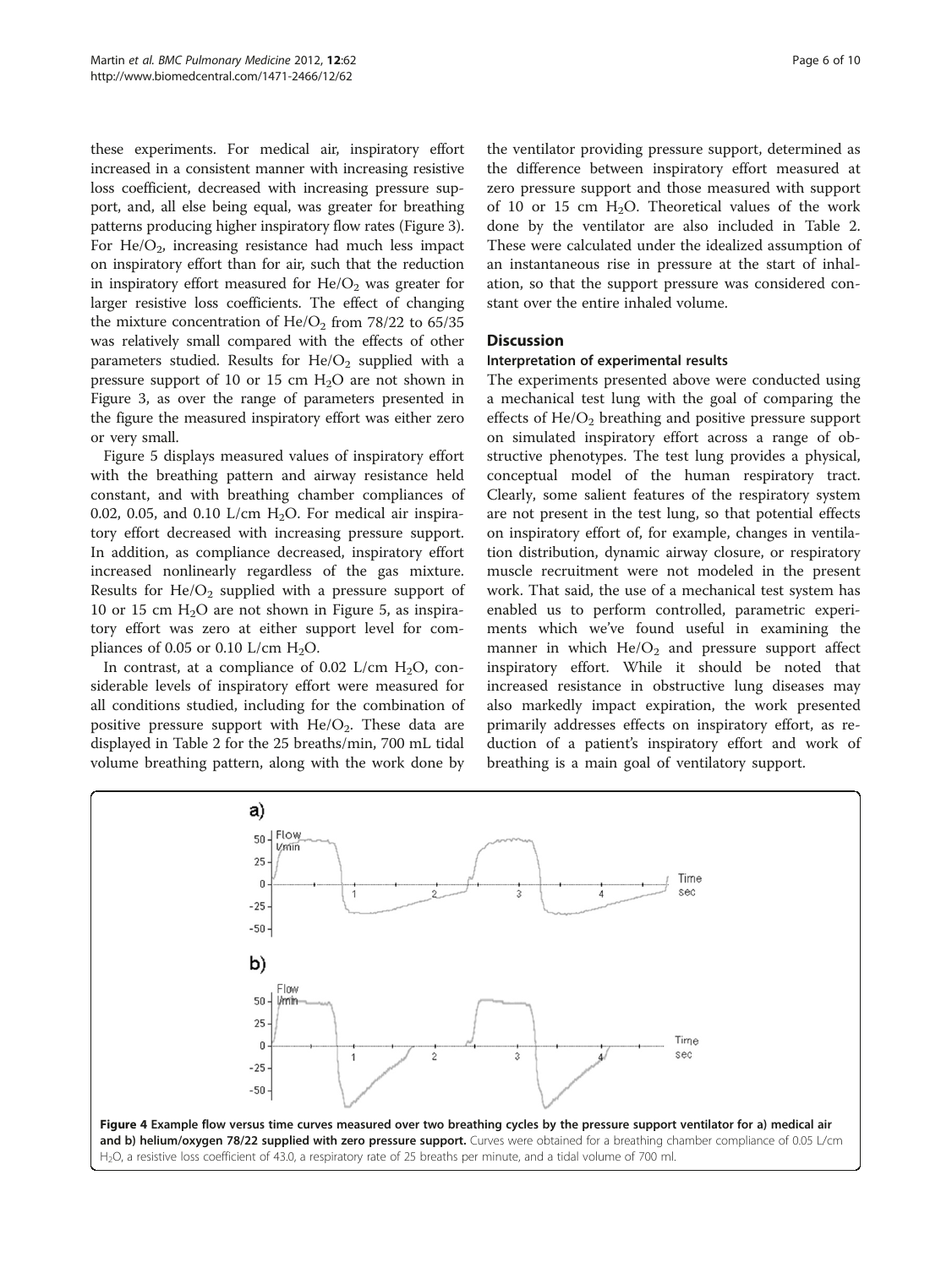<span id="page-6-0"></span>

Positive pressure support was supplied to the breathing chamber using an ICU ventilator operated in NIV mode. While leaks at patient interfaces clearly influence ventilator performance during NIV [\[14](#page-9-0)], these particular experiments were performed under the ideal condition of no leak, in order to eliminate effects of ventilatorspecific leak compensation algorithms and patientventilator asynchrony to focus instead on the more fundamental influence of gas properties on lung mechanics.

The mechanical work spent during inhalation consists of an elastic component required to expand the lung and chest wall, and a resistive component required to move gas through the airways. Additional components of work resulting from non-elastic deformation of tissues are comparably small [\[21\]](#page-9-0). In the present experiments, elastic work was performed as the breathing chamber of the test lung expanded against the force of its spring, the position of which was adjusted in order to simulate varying levels of compliance. Resistive work was associated with the passage of gas through the airway resistors. Such resistors are used to represent pressure losses at varying flow rates through the complex network of airways making up the respiratory tract. The pressure loss across the parabolic resistors predominantly used in this study is dominated by inertial effects, so that it varies with gas density and with the square of gas velocity. In contrast, the nearly linear resistance presented by the breathing filters (Figure [2](#page-3-0)a) arises mainly due to effects of gas viscosity during passage through the porous filter medium, with gas density playing only a minor role due to the persistence of small inertial effects. In general, parabolic resistors may be thought to represent pressure losses that arise from obstructions occurring in upper airways and the larger airways of the lung, where pressure losses are also inertial in nature, whereas linear resistors are representative of the smaller, peripheral airways, in which flow is sufficiently slow that viscous pressure losses dominate. The density-dependence of inertial pressure losses has been widely attributed to the

Table 2 Inspiratory effort for varying levels of pressure support for C = 0.02 L/cm H<sub>2</sub>O, k =6.6, V<sub>t</sub> =700 ml, and RR = 25 bpm

| Gas                     | $P_{support}$ [cm $H_2O$ ] |                          | Ventilator Work [J/l] |                 |
|-------------------------|----------------------------|--------------------------|-----------------------|-----------------|
|                         |                            | Inspiratory Effort [J/I] | <b>Theoretical</b>    | Experimental*   |
| Medical Air             | $\mathbf{0}$               | $3.52 \pm 0.25$          |                       |                 |
|                         | 10                         | $2.66 \pm 0.11$          | 1.00                  | $0.86 \pm 0.36$ |
|                         | 15                         | $2.08 \pm 0.03$          | 1.50                  | $1.44 \pm 0.28$ |
| He/O <sub>2</sub> 78/22 | $\Omega$                   | $2.45 \pm 0.01$          |                       |                 |
|                         | 10                         | $1.77 \pm 0.20$          | 1.00                  | $0.68 \pm 0.21$ |
|                         | 15                         | $1.15 \pm 0.01$          | 1.50                  | $1.30 \pm 0.02$ |

\*Determined from the difference between inspiratory effort at P<sub>support</sub> = 0 and that at P<sub>support</sub> = 10 or 15 cm H<sub>2</sub>O.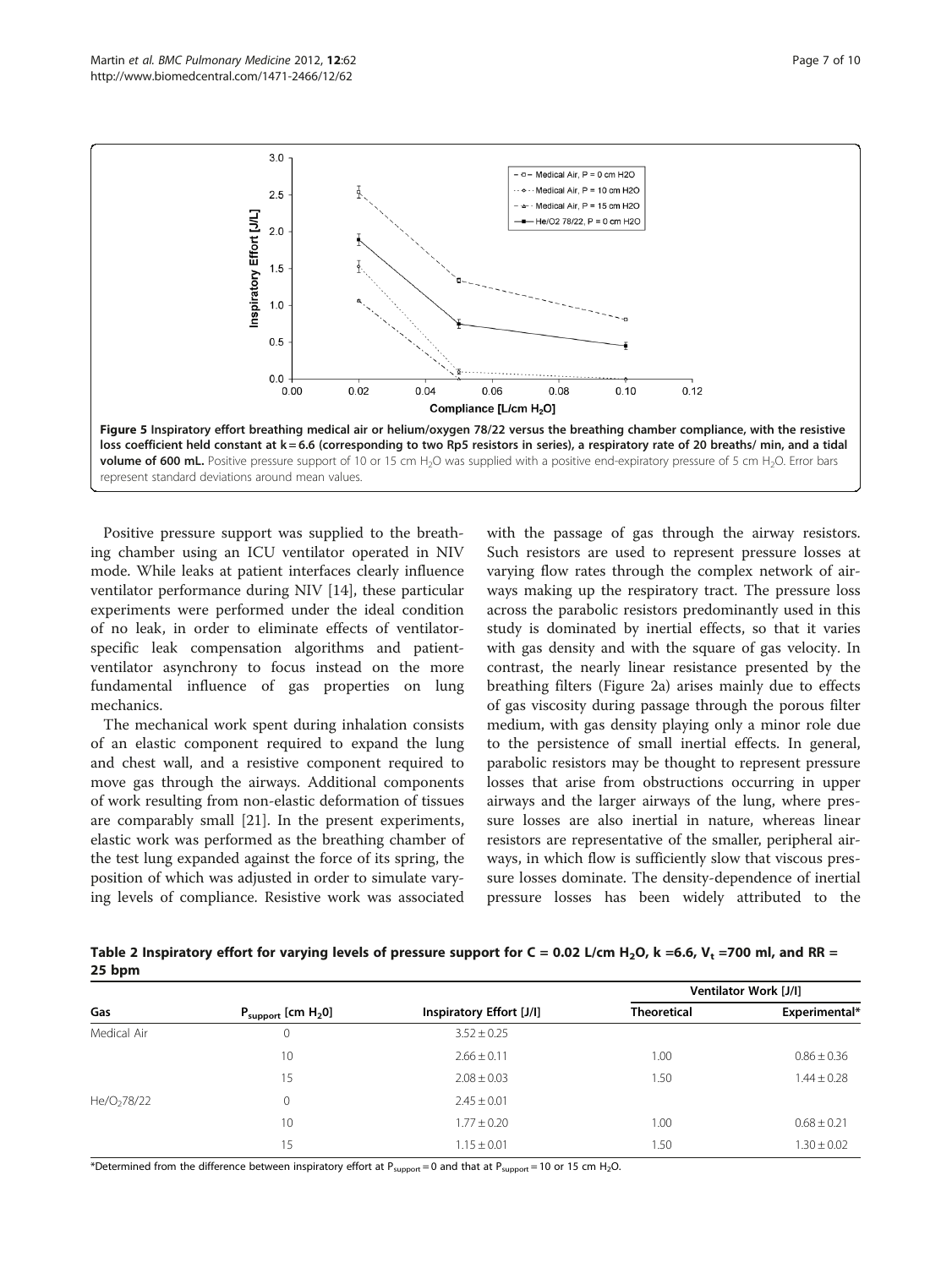presence of turbulence in the upper airways and bronchi; however, several authors have noted that even under laminar flow conditions pressure losses may maintain an inertial dependence due to convective acceleration occurring as flow changes direction, for example, at airway bifurcations [\[12](#page-9-0)-[14](#page-9-0),[22,23](#page-9-0)]. The latter point is important in understanding the manner in which breathing  $He/O<sub>2</sub>$ influences airway resistance and work of breathing, given that the magnitude of inertial pressure losses decreases with decreasing gas density. Indeed, a recent numerical analysis demonstrated that at elevated inspiratory flow rates  $He/O<sub>2</sub>$  is expected to reduce pressure losses (i.e. airway resistance) down to approximately the  $10^{th}$  lung generation, where flow is laminar [[14](#page-9-0)].

With the above in mind, it should be no surprise that the reduction in inspiratory effort observed in the present experiments for  $He/O<sub>2</sub>$  compared to air depended strongly on the magnitude and type of simulated airway obstruc-tion. As observed in Figure [2b](#page-3-0), the effect of  $He/O<sub>2</sub>$  on inspiratory effort was considerably smaller for the breathing filters than for the parabolic resistors. During these experiments, the inspiratory flow waveform observed at the support ventilator rose sharply to approximately 35 L/min  $(-0.6 \text{ L/s})$  at the start of inhalation, and then flattened to a value of approaching 20 L/min (~0.33 L/s). Referring to Figure [2a](#page-3-0), over these flow rates there is a considerable reduction in the pressure drop across the parabolic resistors for  $He/O<sub>2</sub>$  compared to air, whereas the pressure drop across the filters is essentially equal for the two gases. Accordingly, the contrasting influence of  $He/O<sub>2</sub>$  on inspiratory effort seen in Figure [2](#page-3-0)b can primarily be attributed to the different flow-pressure drop relationship for the two types of resistance.

In Figure [3,](#page-4-0) inspiratory effort is plotted against the resistive loss coefficient defined earlier (see Table [1\)](#page-2-0) for parabolic resistors. For air, the application of pressure support of either 10 or 15 cm  $H_2O$  decreased inspiratory effort in a consistent manner, independent of the resistive loss coefficient, below that measured for zero support. When no pressure support was provided, the simulated inspiratory effort was equivalent to the total work required for inspiration. With the application of pressure support, this total work was partitioned between the inspiratory effort and work done by the ventilator providing support. That is to say, pressure support lowered inspiratory effort by performing a portion, or in some cases nearly all, of the total work of inspiration. In contrast, substituting  $He/O<sub>2</sub>$  for air decreased the resistive component of the total work of inspiration. As a consequence, even without pressure support, the inspiratory effort was reduced. Only small differences in inspiratory effort were measured between the two  $He/O<sub>2</sub>$ mixtures (78/22 and 65/35), consistent with the relatively minor differences in gas properties between these

two mixture concentrations [[24\]](#page-9-0), and suggesting that varying the  $O_2$  concentration within this range would have little influence on the clinical efficacy of  $He/O<sub>2</sub>$ mixtures.

Whereas the compliance of the breathing chamber was fixed throughout the experiments summarized in Figure [3,](#page-4-0) Figure [5](#page-6-0) demonstrates the influence of varying compliance on inspiratory effort. The inspiratory effort rose sharply as compliance decreased, regardless of whether air or  $\text{He/O}_2$  was inhaled. The reduction in inspiratory effort between air and  $He/O<sub>2</sub>$  was constant for a given breathing pattern because in conducting this set of experiments only two Rp5 resistors were used (so that the resistive loss coefficient was held constant). Accordingly, it can be concluded that, in the present experiments,  $He/O<sub>2</sub>$  affected only the resistive component of the inspiratory work. It is important to note that although  $He/O<sub>2</sub>$  has no effect on the elastic work of breathing for the mechanical test lung, significant effects might be expected for patients experiencing expiratory flow limitations and associated dynamic hyperinflation. For these patients, the elastic work of breathing is elevated because lung compliance decreases as lung volume increases towards total lung capacity (TLC) [[25\]](#page-9-0). He/ $O<sub>2</sub>$ can improve expiratory flow by lowering airway resistance [\[26-28](#page-9-0)], so as to reduce end-expiratory lung volumes and improve compliance, which in turn will decrease the elastic work of breathing upon inhalation. In the present experiments, replacing air with  $He/O<sub>2</sub>$ allowed the breathing chamber to empty faster (Figure [4](#page-5-0)); however, this did not translate to reduced elastic work because the volume to which the test lung chamber was inflated had little influence on its compliance. Moreover, while the expiratory flow curves in Figure [4](#page-5-0) indicate that ventilation with  $He/O<sub>2</sub>$  eliminated end-expiratory gas trapping that occurred with air for the case shown, in the majority of cases studied, no end-expiratory gas trapping developed, neither for air nor  $He/O<sub>2</sub>$ .

In addition to lowering end-expiratory lung volumes as described above, improved expiratory flow when breathing  $He/O<sub>2</sub>$  may also lower the corresponding intrinsic PEEP in the lung. When the intrinsic PEEP within the lung is greater than the PEEP supplied at the level of the ventilator, the patient must do added work to lower the pressure at the ventilator by an amount sufficient to trigger inspiratory pressure support. In such circumstances, breathing  $He/O<sub>2</sub>$  may be expected to reduce the triggering work by decreasing or eliminating intrinsic PEEP. In the present work, such effects likely occurred for the most obstructive cases; however, as intrinsic PEEP was not directly measured, this component of the work of breathing was not quantified explicitly.

Figures [3](#page-4-0) and [5](#page-6-0) do not include data for the combination of  $He/O<sub>2</sub>$  with pressure support, as in the majority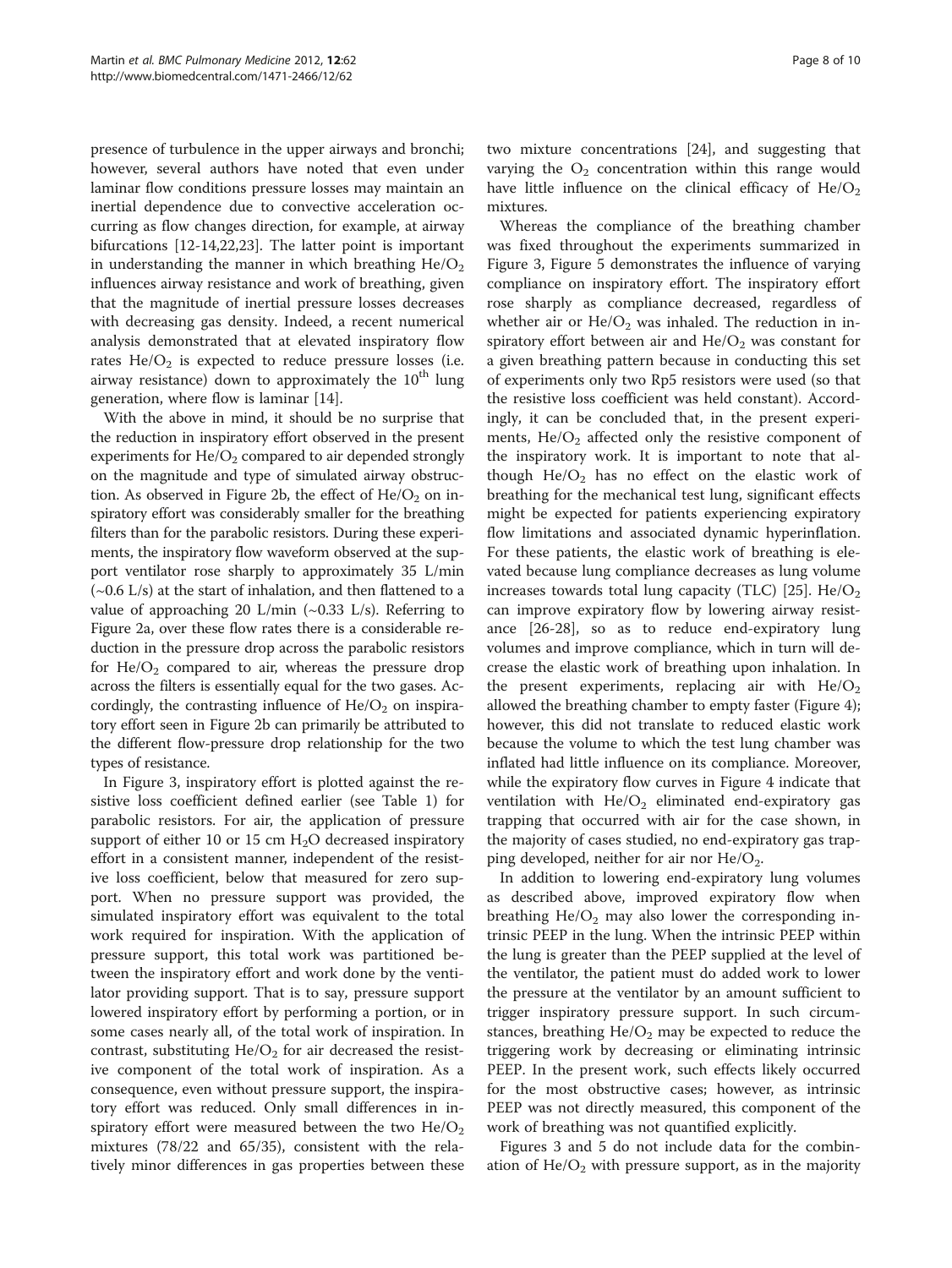of cases studied this resulted in near zero inspiratory effort. Experiments at low breathing chamber compliance, for which significant amounts of inspiratory effort were measured for  $He/O<sub>2</sub>$  combined with pressure support, are summarized in Table [2.](#page-6-0) As these experiments were conducted with a fixed level of resistance, the absolute difference in inspiratory effort between air and  $He/O<sub>2</sub>$ was the same (within experimental error) for each level of pressure support. Concurrent to this difference in resistive work, the effect of pressure support on inspiratory effort was the same for  $He/O<sub>2</sub>$  as for air: a portion of the total work required for inspiration was performed by the support ventilator, leaving less work for the driving ventilator (the patient) to perform. It is not surprising that experimental values of the ventilator work were below the theoretical values, given that the latter were calculated assuming an instantaneous rise in pressure at the start of inhalation, whereas in the experiments there was a small lag between the initiation of a new breath and ramp-up of pressure support. The results presented in Table [2](#page-6-0) provide strong evidence that  $He/O<sub>2</sub>$  and pressure support may be used in a complementary, additive manner to lower the work of breathing for patients with severe airway obstruction. This conclusion is well aligned with the results of Jaber and colleagues [[13](#page-9-0)] for a small group of patients suffering acute exacerbations of COPD, where use of  $He/O<sub>2</sub>$  during pressure support NIV enhanced the reduction in patient effort provided by NIV with  $\rm air/O_2$  mixtures.

# Implications for clinical investigation of helium/oxygen mixtures

The experiments presented above were conducted in part to gain insight into variation in patient response to He/O<sub>2</sub>. Though the use of He/O<sub>2</sub> in respiratory medicine has been a subject of considerable research for many decades, widespread clinical use has yet to follow. Previously, the lack of delivery devices specifically designed for use with  $He/O<sub>2</sub>$  has impeded its adoption [[29-31](#page-9-0)]. The recent development of  $He/O_2$ -compatable devices, including the ventilator employed in the present study, aims to remove this obstacle. However, the fact remains that patient response to breathing  $He/O<sub>2</sub>$  is highly variable [[3,12,13\]](#page-9-0). It is clear that the direct effects of  $He/O<sub>2</sub>$  on reducing airway resistance and the resistive work of breathing, and indirect effects on elastic work due to improved expiratory flow, depend strongly on the severity and location of airway obstruction [\[12,32](#page-9-0)]. The latter, the location of obstruction, is especially important in determining the manner in which pressure loss through an obstructed airway varies with gas flow rate and density. More than fifty years ago, building on foundational work on airway resistance by Rohrer [\[33\]](#page-9-0), Arthur Otis and colleagues [\[21,23,34,35\]](#page-9-0) were careful to

separate airway resistance into two components: a viscous resistance for which pressure loss varies linearly with flow rate, and a second component, resulting from convective acceleration of flow (e.g. at bifurcations) [[23](#page-9-0)] and/or turbulence [[21,23\]](#page-9-0), for which the pressure loss varies with the square of the flow rate, and also with gas density. Further, these researchers described experimental procedures through which the magnitude of each of these components could be estimated for a specific individual [\[21,23,34](#page-9-0)]. Today, the relationship between pressure loss and flow through airways is commonly approximated as linear, so that resistance may be described by a single parameter (expressed in cm  $H_2O$  $L^{-1}$  sec). Though convenient in many applications, airway resistance measured under such an approximation does not provide a useful parameter in predicting patient response to  $He/O<sub>2</sub>$  [\[12](#page-9-0)], as viscous and densitydependent resistances are lumped into the same term. The resistive loss coefficient used to quantify densitydependent airway resistance in the present study was a strong predictor of the reduction in inspiratory effort afforded by  $He/O<sub>2</sub>$ . It is our hope that such results will encourage clinicians working with  $He/O<sub>2</sub>$  to re-examine and improve upon early techniques used to separate and quantify the different components of airway resistance, towards a goal of better identifying those patients that will respond to  $He/O<sub>2</sub>$  therapy.

# Conclusions

The bench experiments presented above support the use of  $He/O<sub>2</sub>$  to lower the inspiratory effort of patients with obstructive lung disease, provided that airway resistance includes a significant inertial, density-dependant component. Whereas pressure support lowered inspiratory effort by performing a portion of the total work of breathing for the simulated patient,  $He/O<sub>2</sub>$  lowered inspiratory effort by reducing the contribution of resistive work to the total work of breathing. As compared to pressure support, the relative effect of breathing  $He/O<sub>2</sub>$ to reduce inspiratory effort was strongly dependent on the severity and type of obstruction. When used in combination, reductions in inspiratory effort provided by  $He/O<sub>2</sub>$  administration and pressure support were additive. Furthermore, in circumstances where pressure support NIV is not available or poorly tolerated, breathing  $He/O<sub>2</sub>$  alone may provide a clinically significant reduction in inspiratory effort for some patients. Accordingly, efforts to better identify patients that will respond to  $He/O<sub>2</sub>$  are well-warranted.

#### Competing interests

AM, IK, GC, and JT are current employees of Air Liquide. KJ was employed by Air Liquide at the time of the study. LB is one of the principal investigators for an ongoing randomized controlled trial on the use of helium-oxygen during noninvasive ventilation and supported by Air Liquide.